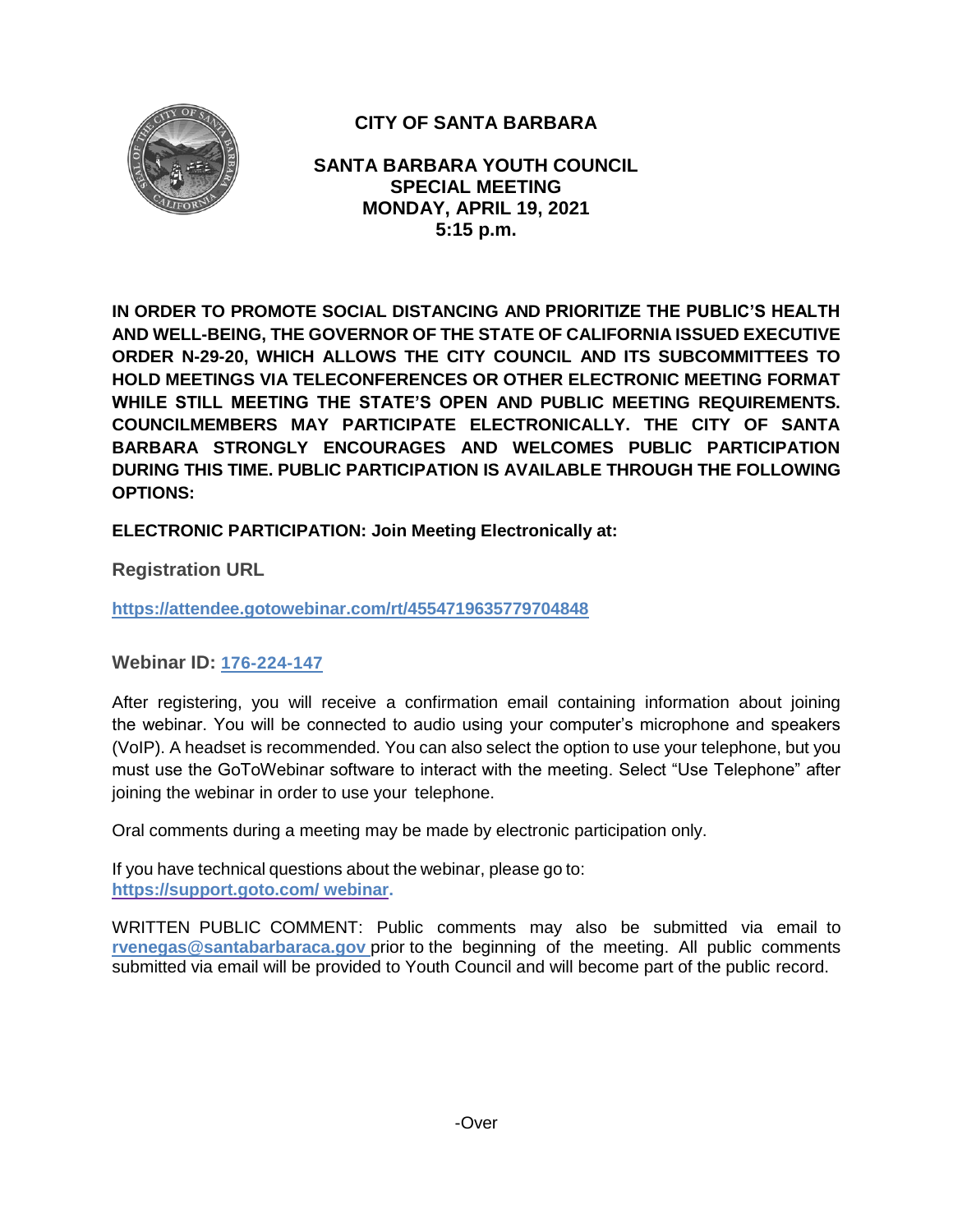### **AGENDA**

## **CALL TO ORDER**

### **ROLL CALL**

### **CHANGES TO THE AGENDA**

#### **PUBLIC COMMENT**

Any member of the public may address the Youth Council for up to two minutes on any subject within the jurisdiction of the Youth Council that is not scheduled for a public discussion before the Youth Council. The total amount of time for public comment will be 15 minutes.

#### **COUNCIL AND STAFF COMMUNICATIONS**

#### **CONSENT CALENDAR**

#### **1. Subject: Approval of the Minutes – For Action (Attachment)**

Recommendation: That the Youth Council waive the reading and approve the minutes of the special meeting held on Monday, March 1, 2021.

#### **NEW BUSINESS**

#### **2. Subject: Youth Council Recruitment Interviews– Discussion and Action**

Recommendation: That Youth Council discuss and approve the appointment of a Youth Council Subcommittee to conduct Youth Council recruitment interviews:

- Monday, May 3, 2021, at 5:15 p.m.
- Monday, May 17, 2021, at  $5:15$  p.m.

#### **3. Subject: Subcommittees – Discussion and Action**

Recommendation: That the Youth Council subcommittee members discuss current work tasks and take action if necessary:

- 1. Community Engagement
	- a) Moms Demand Action Alex Hellman
	- b) Standing Together to End Sexual Assault Laila Goodman
	- c) National League of Cities Conference Laila Goodman
	- d) California Youth Commission Update
	- e) Together to Zero Climate Campaign
	- f) Earth Day Update
- 2. Fundraising
	- a) Neighborhood Clean-up

#### **OLD BUSINESS**